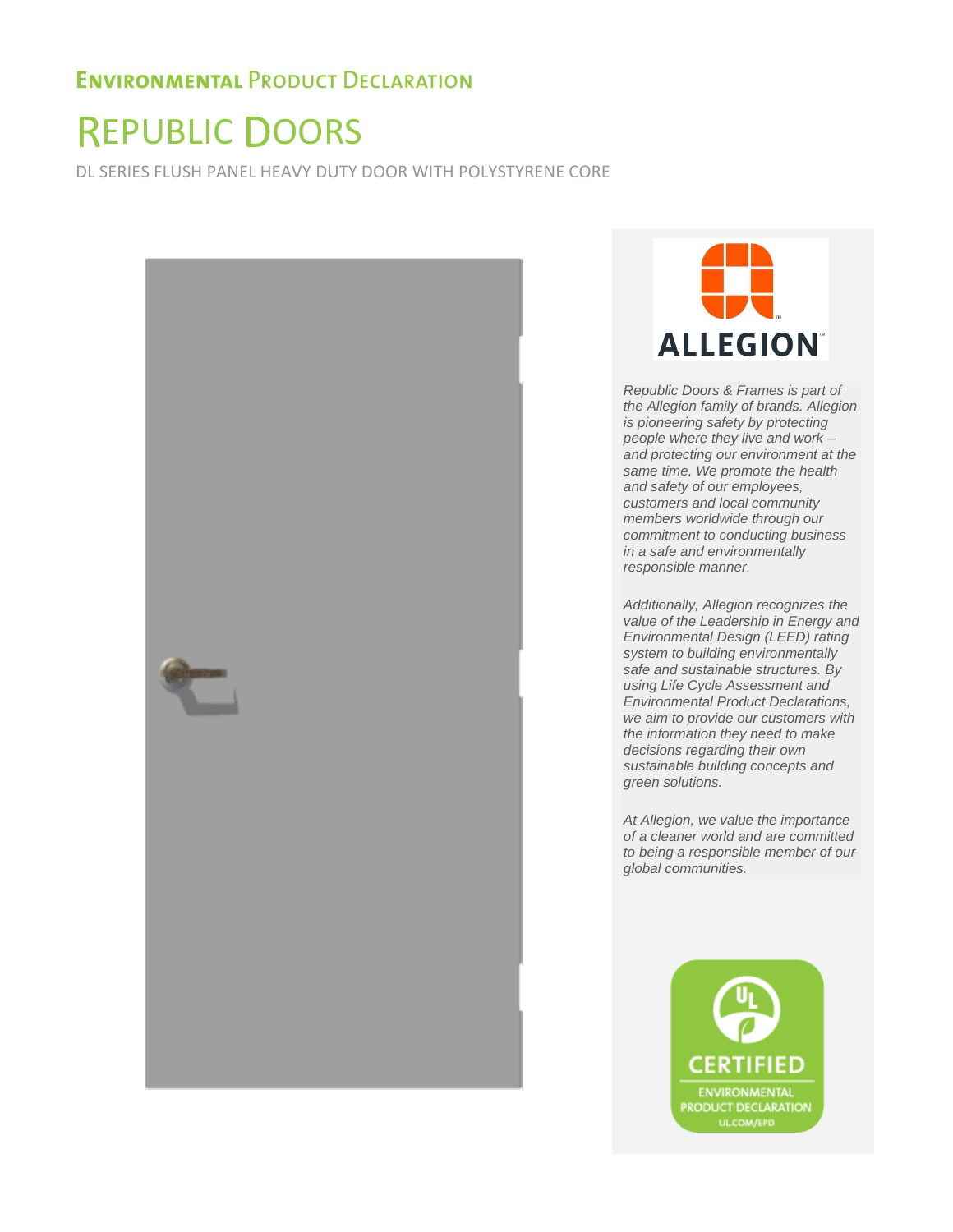



**Republic Doors and Frames** **According to ISO 14025, EN 15804, and ISO21930:2007** 

This declaration is an environmental product declaration (EPD) in accordance with ISO 14025. EPDs rely on Life Cycle Assessment (LCA) to provide information on a number of environmental impacts of products over their life cycle. Exclusions: EPDs do not indicate that any environmental or social performance benchmarks are met, and there may be impacts that they do not encompass. LCAs do not typically address



the site-specific environmental impacts of raw material extraction, nor are they meant to assess human health toxicity. EPDs can complement but cannot replace tools and certifications that are designed to address these impacts and/or set performance thresholds – e.g. Type 1 certifications, health assessments and declarations, environmental impact assessments, etc. Accuracy of Results: EPDs regularly rely on estimations of impacts, and the level of accuracy in estimation of effect differs for any particular product line and reported impact. Comparability: EPDs are not comparative assertions and are either not comparable or have limited comparability when they cover different life cycle stages, are based on different product category rules or are missing relevant environmental impacts. EPDs from different programs may not be comparable.

| <b>PROGRAM OPERATOR</b>                                                                                         | <b>UL Environment</b>                                                                                                                                                                                                                                                               |                                                                                                                                                                                |  |  |
|-----------------------------------------------------------------------------------------------------------------|-------------------------------------------------------------------------------------------------------------------------------------------------------------------------------------------------------------------------------------------------------------------------------------|--------------------------------------------------------------------------------------------------------------------------------------------------------------------------------|--|--|
| <b>DECLARATION HOLDER</b>                                                                                       | Schlage Lock Co,- Allegion                                                                                                                                                                                                                                                          |                                                                                                                                                                                |  |  |
| <b>DECLARATION NUMBER</b>                                                                                       | 4787103471.123.1                                                                                                                                                                                                                                                                    |                                                                                                                                                                                |  |  |
| <b>DECLARED PRODUCT</b>                                                                                         |                                                                                                                                                                                                                                                                                     | Republic Doors and Frames- DL Series Flush Panel Heavy Duty Door-Polystyrene Core                                                                                              |  |  |
| <b>REFERENCE PCR</b>                                                                                            |                                                                                                                                                                                                                                                                                     | Product Category Rule (PCR) for preparing an Environmental Product Declaration (EPD)<br>for Product Group, Commercial Steel Doors and/or Steel Frames Version: March 10, 2015. |  |  |
| <b>REFERENCE PCR</b><br><b>STANDARD</b>                                                                         | ⊠ EN 15804 (2012)<br>⊠ ISO 21930 (2007)<br>ISO 21930 (2017)                                                                                                                                                                                                                         |                                                                                                                                                                                |  |  |
| <b>DATE OF ISSUE</b>                                                                                            | October 1, 2019                                                                                                                                                                                                                                                                     |                                                                                                                                                                                |  |  |
| <b>PERIOD OF VALIDITY</b>                                                                                       | 5 Years                                                                                                                                                                                                                                                                             |                                                                                                                                                                                |  |  |
| <b>CONTENTS OF THE</b><br><b>IDECLARATION</b>                                                                   | Product definition and information about building physics<br>Information about basic material and the material's origin<br>Description of the product's manufacture<br>Indication of product processing<br>Information about the in-use conditions<br>Life cycle assessment results |                                                                                                                                                                                |  |  |
|                                                                                                                 | Testing results and verifications                                                                                                                                                                                                                                                   | <b>PCR Review Panel</b>                                                                                                                                                        |  |  |
| The PCR review was conducted by:                                                                                |                                                                                                                                                                                                                                                                                     | epd@ulenvironment.com                                                                                                                                                          |  |  |
| 14025 by Underwriters Laboratories<br>$\Box$ INTERNAL                                                           | This declaration was independently verified in accordance with ISO<br>$\boxtimes$ EXTERNAL                                                                                                                                                                                          | Grant R. Martin<br>Grant R. Martin, UL Environment                                                                                                                             |  |  |
| This life cycle assessment was independently verified in<br>accordance with ISO 14044 and the reference PCR by: |                                                                                                                                                                                                                                                                                     | Homes Storing<br>Thomas P. Gloria, Industrial Ecology Consultants                                                                                                              |  |  |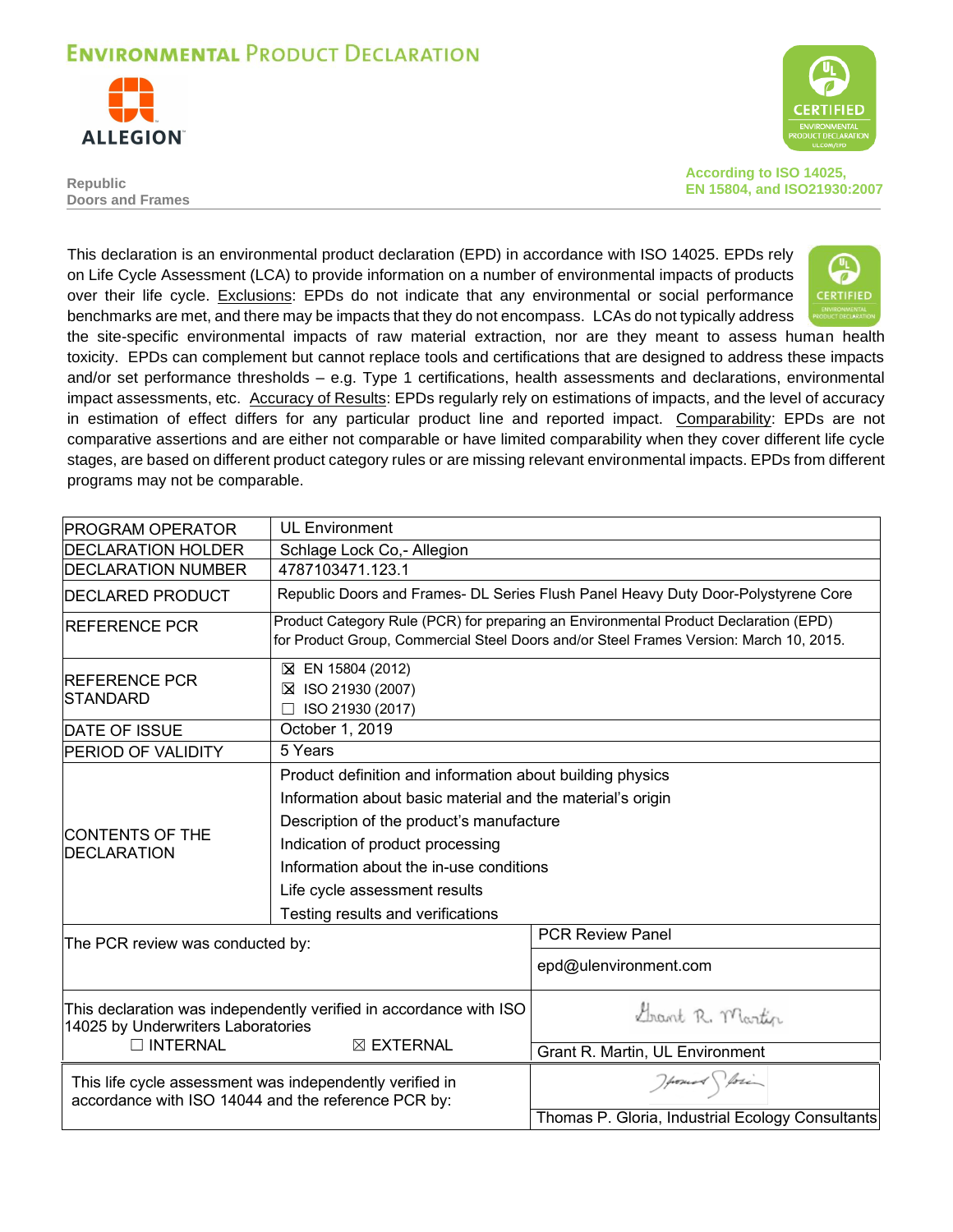



**Republic Doors and Frames**

**According to ISO 14025, EN 15804 and ISO 21930:2007**

### **1. Product Definition and Information**

#### **1.1. Description of Company/Organization**

Allegion is a global pioneer in safety and security, with leading brands like aptiQ®, LCN®, Schlage®, Steelcraft® and Von Duprin®. Focusing on security around the door and adjacent areas, Allegion produces a range of solutions for homes, businesses, schools and other institutions. Allegion is a \$2 billion company, with products sold in almost 130 countries.

As a subsidiary of Allegion plc, Republic Doors and Frames has a long history as one of the nation's leading manufacturers of commercial steel doors and frames.

#### **1.2. Product Description**

#### **Product Identification**

Republic Doors and Frames provide high quality hollow metal doors and frames for today's changing market. A wide range of sizes, gages, materials, designs and cores are available. This declaration represents a specific 3'x7'x1.75" thick steel door with a polystryrene core manufactured in the McKenzie, TN facility.

#### **Product Specification**

Door characteristics:

- − 1-3/4" thick (Optional 1-3/8" thickness)
- − Insulated polystyrene core
- − 18-gage panel (Options include: 20, 16 and 14 gage)
- − Fire rated up to 3 hours
- − 3'x7' (Sizes range from 1'0x1'0 to 4'0x10'0 for all cores and up to 5'ox10'0 for steel stiffened core)
- − Physical performance: Level A- 1 million cycles
- **1.3. Application**

Republic steel doors and steel frames are designed to be used in commercial applications such as health care, education, hospitality, and retail. The product can also be used residentially if desired.

#### **1.4. Declaration of Methodological Framework**

This LCA is a cradle-to-building with end-of-life (option 2) study. A summary of the life cycle stages can be found in [Table 9.](#page-8-0)

The cut-off criteria are described in Section [0](#page-6-0) and allocation procedures are described in Section [2.8.](#page-7-0) No known flows are deliberately excluded from this EPD.



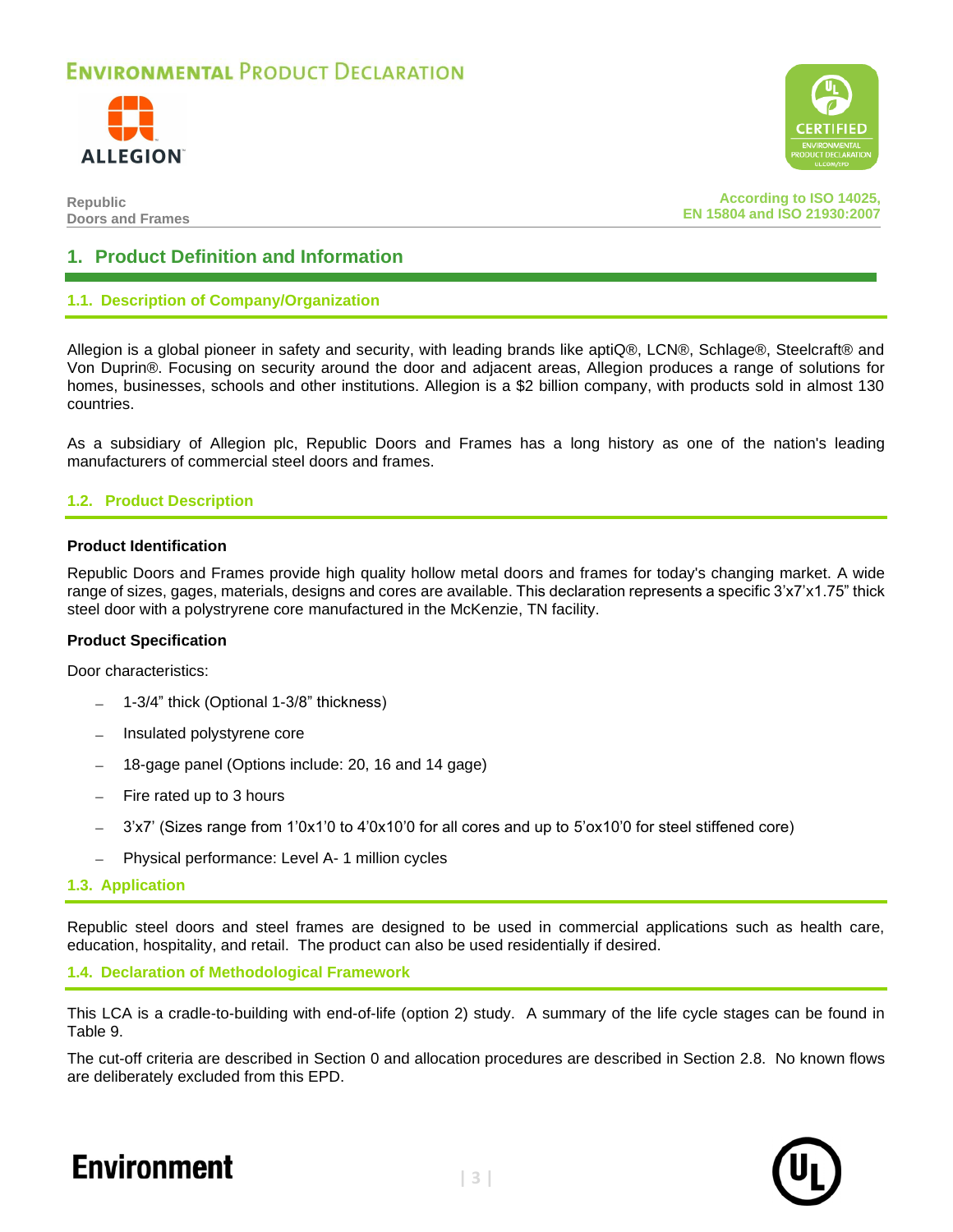



**According to ISO 14025, EN 15804 and ISO 21930:2007**

#### **1.5. Technical Requirements**

The following technical data describe the product undergoing the life cycle assessment.

| <b>NAME</b>                 | <b>VALUE</b> | <b>UNIT</b>    | <b>TEST METHOD</b>   |
|-----------------------------|--------------|----------------|----------------------|
| Door Thickness              | 1.75         | inch           |                      |
| Door Size                   | 3x7          | Square feet    |                      |
| <b>Face Skin Thickness</b>  | 18           | gage           |                      |
| <b>Frame Thickness</b>      | 5.75         | inch           |                      |
| <b>Frame Skin Thickness</b> | 16           | gage           |                      |
| <b>SDI Classification</b>   | 2            |                |                      |
| U Value                     | 0.41         |                | <b>ASTM C1363</b>    |
| R Value                     | 2.43         | $\blacksquare$ | <b>ASTM C1363</b>    |
| <b>STC</b>                  | 35           |                | <b>ASTM E90/E413</b> |

**Table 1: Door Technical Data**

#### **1.6. Properties of Declared Product as Delivered**

Republic steel doors are stacked on a cardboard skid, bound by plastic bands and protected by cardboard corner cuffs. Bound products are then staged for loading onto container trucks for shipping. The dimensions of the final packaged product vary by customer order.

#### **1.7. Material Composition**

<span id="page-3-0"></span>The materials that make up the flooring product are indicated in [Table 2.](#page-3-0)

| <b>COMPONENT</b> | <b>MATERIAL</b>   | MASS <sub>%</sub> |
|------------------|-------------------|-------------------|
|                  | Cold rolled steel | 94.00%            |
|                  | Hot rolled steel  | 0.84%             |
| Door Panels      | Galvanized steel  | 0.83%             |
|                  | Primer            | 0.42%             |
|                  | Paint Prewash     | 0.50%             |
| Core             | Polystyrene       | 2.77%             |
|                  | Adhesive          | 0.64%             |

#### **Table 2: Material Composition**

Unless indicated in the table above, the product does not contain hazardous substances per the applicable regionalspecific legislation, as indicated in Section 2.8.6 of *Part A: Life Cycle Assessment Calculation Rules and Report Requirements* from UL Environment.

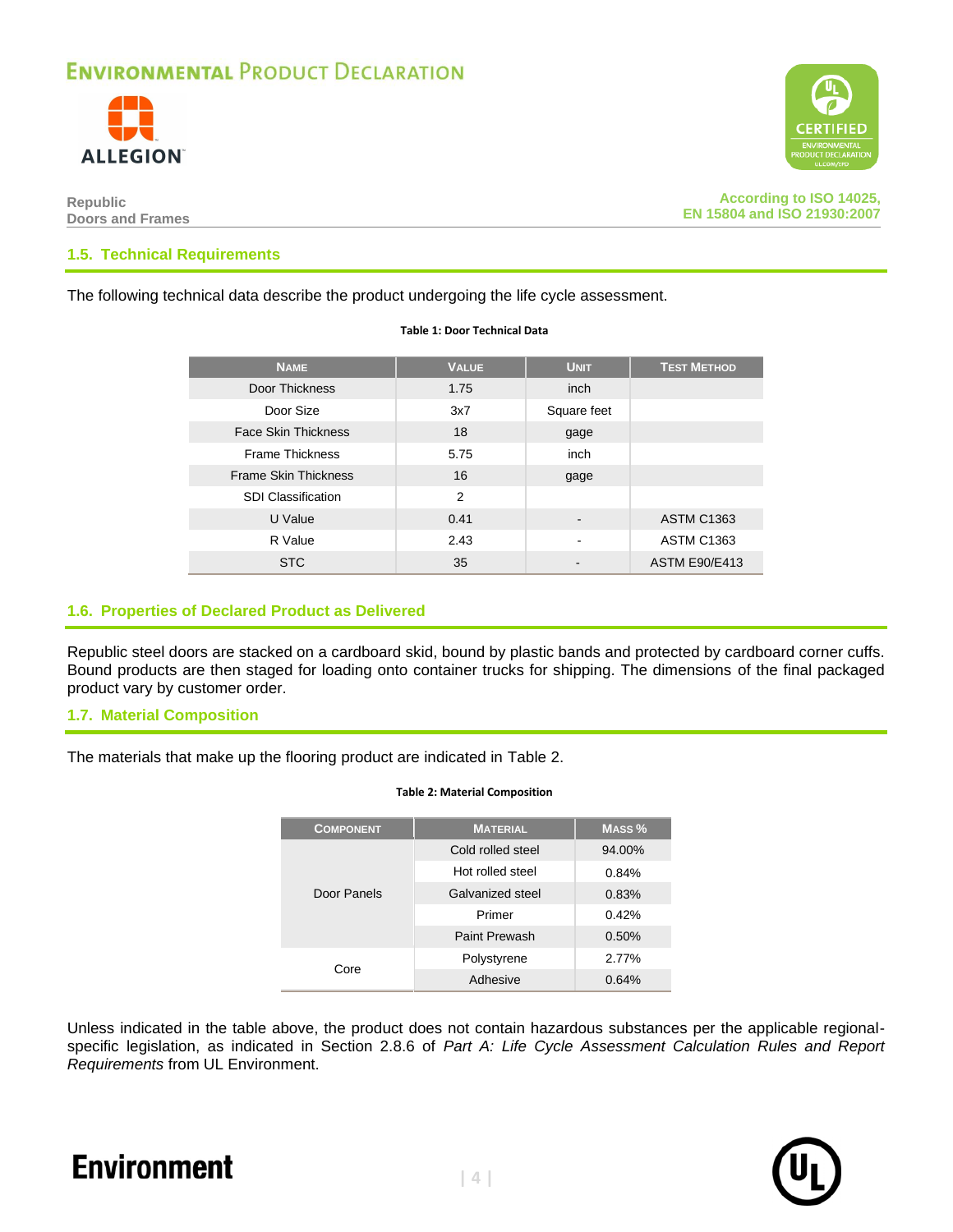



| Republic                | <b>According to ISO 14025,</b> |
|-------------------------|--------------------------------|
| <b>Doors and Frames</b> | EN 15804 and ISO 21930:2007    |
|                         |                                |

#### **1.8. Manufacturing**

Republic products are manufactured at McKenzie, TN facility. Manufacturing begins at receiving bays where the steel is delivered. Steel is supplied in sheet or coil form. The steel is then sheared and punched in preparation for the forming stage. In the forming stage, a pair of sheared and punched sheets are formed with a hook and seam pattern. Reinforcements are then welded onto the formed sheets. All parts are then moved through a stage wash process to remove oils and other contaminants in preparation for prime painting. Cores are then fitted into the door body and the front and back panels are bonded together. Lastly, door end channels are inserted and welded to each door panel before going through a series of paint booths, curing ovens and finally to the shipping area.

Natural resources used in the manufacturing process include electricity, natural gas and water. Steel waste is also generated throughout each step as the product is formed and assembled. All steel waste is collected and recycled offsite.

#### **1.9. Packaging**

<span id="page-4-0"></span>Packaging utilized in the shipment of the product is described in [Table 3.](#page-4-0)

| <b>PACKAGING TYPE</b> | <b>MATERIAL</b> | <b>AMOUNT (KG)</b> | <b>DISPOSAL PATHWAY</b>                                      |
|-----------------------|-----------------|--------------------|--------------------------------------------------------------|
| Skid and Corner cuffs | Cardboard       | 0.221              | Recycled (0.165), Landfilled<br>(0.044), Incinerated (0.011) |
| Banding               | Plastic banding | 0.036              | Recycled (0.005), Landfilled<br>(0.024), Incinerated (0.006) |

**Table 3: Packaging**

#### **1.10. Transportation**

It is assumed that all raw materials are distributed by truck, based on global region. An average distance using this information was calculated and used in the model. Transport of raw material from supplier to the manufacturing facility was calculated for each raw material but only an average has been listed here due to simplicity.

An average shipping distance from the manufacturing location to the customer was utilized and was calculated from sales records. The transportation distance for all waste flows is assumed to be 161 km based on best available data.

#### **1.11. Product Installation**

Detailed installation instructions can be found online. While installation equipment is required to install the product, it is not included in the study as these are multi-use tools and the impacts per declared unit is considered negligible. All waste generated during installation, including packaging waste, is disposed of according to the tables found in Section 2.8.5 of *Part A: Life Cycle Assessment Calculation Rules and Report Requirements* from UL Environment.

#### **1.12. Reuse, Recycling, and Energy Recovery**

Republic produts may be recycled or resued at the end of life. The LCA from which this EPD is created from took the conservative approach by assuming that all products are disposed of within the system boundary.

#### **1.13. Disposal**

Disposal pathways in the EPD are modeled in accordance with disposal routes and waste classification referenced in

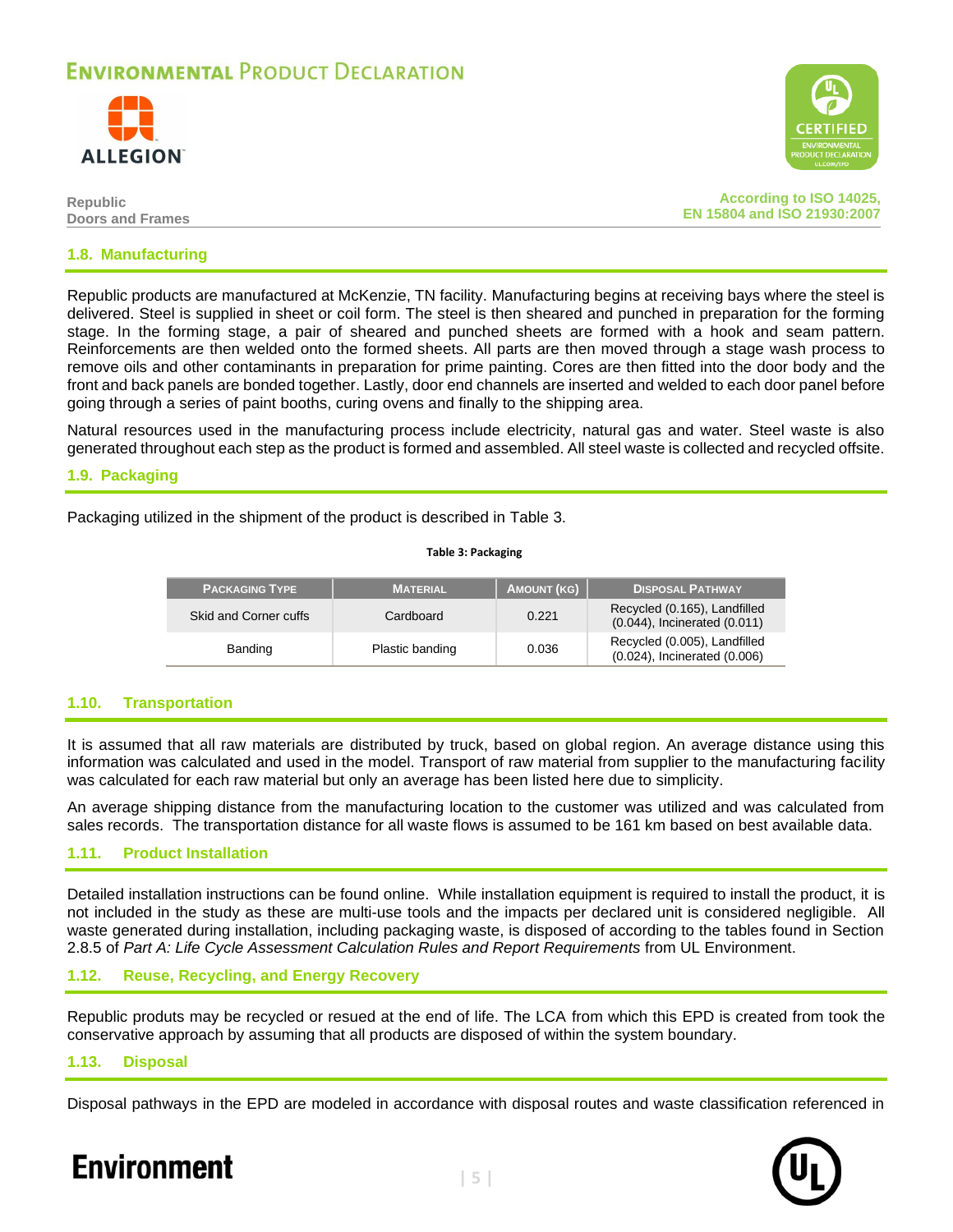



#### **Republic Doors and Frames**

**According to ISO 14025, EN 15804 and ISO 21930:2007**

Sections 2.8.5 and 2.8.6 of *Part A: Life Cycle Assessment Calculation Rules and Report Requirements* from UL Environment. As this is a mixed material product, a conservative estimate is taken and all of the product is assumed to be landfilled.

### **2. Life Cycle Assessment Background Information**

#### **2.1. Declared Unit**

<span id="page-5-0"></span>The declared unit of the door product is one standard door leaf of 3' x 7', as indicated in [Table 4.](#page-5-0)

#### **Table 4: Declared Unit**

| <b>NAME</b>   | <b>VALUE</b>                                                                                      | <b>UNIT</b> |
|---------------|---------------------------------------------------------------------------------------------------|-------------|
| Declared Unit | One commercial steel door of nominal<br>dimensions of 3-feet by 7-feet considered<br>in isolation |             |
| Mass          | 41.89                                                                                             | kα          |

#### **2.2. System Boundary**

The type of EPD is cradle-to-building with end-of-life (option 2) study. All LCA modules are included and are summarized in [Table 5.](#page-5-1)

#### **Table 5: System Boundary**

<span id="page-5-1"></span>

| <b>MODULE</b><br><b>NAME</b> | <b>DESCRIPTION</b>                                 | <b>ANALYSIS</b><br><b>PERIOD</b> | <b>SUMMARY OF INCLUDED ELEMENTS</b>                                                                                                                               |
|------------------------------|----------------------------------------------------|----------------------------------|-------------------------------------------------------------------------------------------------------------------------------------------------------------------|
| A <sub>1</sub>               | Product Stage: Raw Material Supply                 | 2016                             | Raw Material sourcing and processing as defined by secondary data.                                                                                                |
| A2                           | Product Stage: Transport                           | 2016                             | Shipping from supplier to manufacturing site. Fuel use requirements estimated<br>based on product weights and estimated distance.                                 |
| A <sub>3</sub>               | Product Stage: Manufacturing                       | 2016                             | Energy, water and material inputs required for manufacturing products from<br>raw materials. Packaging materials and manufacturing waste are included as<br>well. |
| A <sub>4</sub>               | <b>Construction Process Stage:</b><br>Transport    | 2016                             | Shipping from manufacturing site to project site. Fuel use requirements<br>estimated based on product weights and mapped distance.                                |
| A <sub>5</sub>               | <b>Construction Process Stage:</b><br>Installation | 2016                             | Installation materials, installation waste and packaging material waste.                                                                                          |
| <b>B1</b>                    | Use Stage: Use                                     | <b>MND</b>                       | Module not declared                                                                                                                                               |
| <b>B2</b>                    | Use Stage: Maintenance                             | <b>MND</b>                       | Module not declared                                                                                                                                               |
| B <sub>3</sub>               | Use Stage: Repair                                  | <b>MND</b>                       | Module not declared                                                                                                                                               |
| <b>B4</b>                    | Use Stage: Replacement                             | <b>MND</b>                       | Module not declared                                                                                                                                               |
| B <sub>5</sub>               | Use Stage: Refurbishment                           | <b>MND</b>                       | Module not declared                                                                                                                                               |
| <b>B6</b>                    | <b>Operational Energy Use</b>                      | <b>MND</b>                       | Module not declared                                                                                                                                               |
| <b>B7</b>                    | <b>Operational Water Use</b>                       | <b>MND</b>                       | Module not declared                                                                                                                                               |
| C <sub>1</sub>               | EOL: Deconstruction                                | 2019                             | No inputs required for deconstruction.                                                                                                                            |
| C <sub>2</sub>               | EOL: Transport                                     | 2019                             | Shipping from project site to landfill. Distance assumed to be 100 miles from<br>installation site to landfill.                                                   |
| C <sub>3</sub>               | <b>EOL: Waste Processing</b>                       | 2019                             | Waste processing not required. All waste can be processed as is.                                                                                                  |

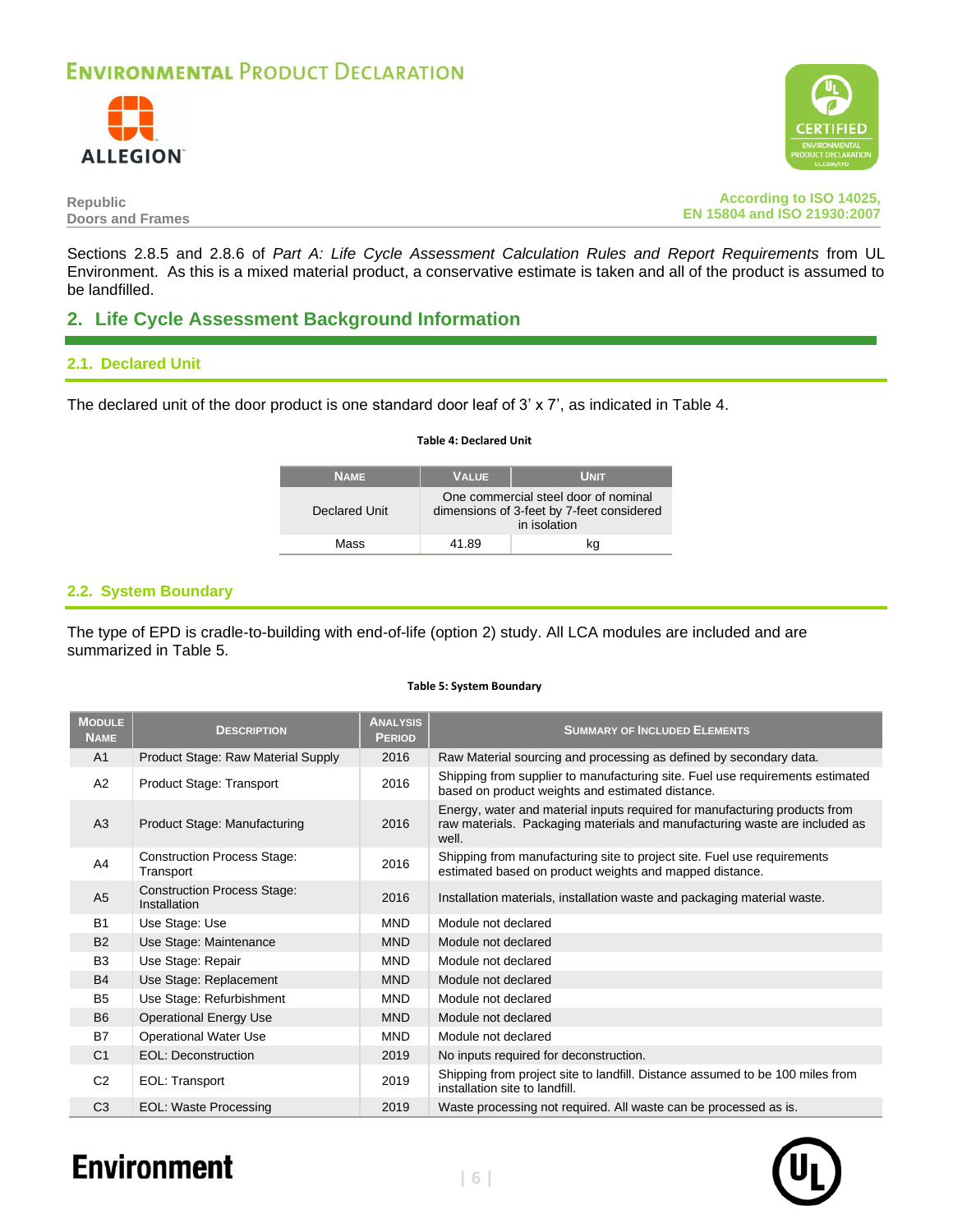



#### **According to ISO 14025, EN 15804 and ISO 21930:2007**

| MODULE  <br><b>NAME</b> | <b>DESCRIPTION</b>     | <b>ANALYSIS</b><br><b>PERIOD</b> | <b>SUMMARY OF INCLUDED ELEMENTS</b>                                                             |
|-------------------------|------------------------|----------------------------------|-------------------------------------------------------------------------------------------------|
| C4                      | EOL: Disposal          | 2019                             | Assumes all products are sent to landfill. Landfill impacts modeled based on<br>secondary data. |
|                         | Benefits beyond system | <b>MND</b>                       | Module not declared                                                                             |

#### **2.3. Estimates and Assumptions**

<span id="page-6-0"></span>All estimates and assumptions are within the requirements of ISO 14040/44. The majority of the estimations are within the primary data. The primary data was collected as annual totals including all utility usage and production information. For the LCA, the usage information was divided by the production to create an energy and water use per declared unit, i.e., one door. Another assumption is that the installation tools are used enough times that the per door impacts are negligible.

#### **2.4. Cut-off Criteria**

All inputs in which data was available were included. Material inputs greater than 1% (based on total mass of the final product) were included within the scope of analysis. Material inputs less than 1% were included if sufficient data was available to warrant inclusion and/or the material input was thought to have significant environmental impact. Cumulative excluded material inputs and environmental impacts are less than 5% based on total weight of the declared unit. The list of excluded materials and energy inputs include:

- Some raw materials were excluded. This was due to lack of adequate representative secondary data within GaBi. However, the excluded materials were significantly below the cut-off criteria and include minor additives. The excluded materials include:
	- Paint pre-wash (0.50% of the door)

#### **2.5. Data Sources**

Primary data were collected by facility personnel from utility bills and was used for all manufacturing processes. Whenever available, supplier data was used for raw materials used in the production process. When primary data did not exist, secondary data for raw material production was utilized from GaBi Database Version 8.7.1.30, Service Pack 35.

#### **2.6. Data Quality**

#### Geographical Coverage

The geographical scope of the manufacturing portion of the life cycle is McKenzie, Tennessee. This LCA uses country specific energy datasets that take into account US eGrid specific energy and transportation mixes. Overall, the geographic coverage of primary data is considered good.

#### Time Coverage

Primary data were provided by Republic associates and represent calendar year 2016. Using 2016 data meets the PCR requirement that manufacturer specific data be within the last 5 years. Time coverage of this data is considered good. Data necessary to model cradle-to-gate unit processes was sourced from thinkstep LCI datasets. Time coverage of the GaBi datasets varies from approximately 2009 to present. All datasets rely on at least one 1-year average data. Overall time coverage of the datasets is considered good and meets the requirement of the PCR that all data be updated within a 10-year period. The specific time coverage of secondary datasets can be referenced in the dataset references table in

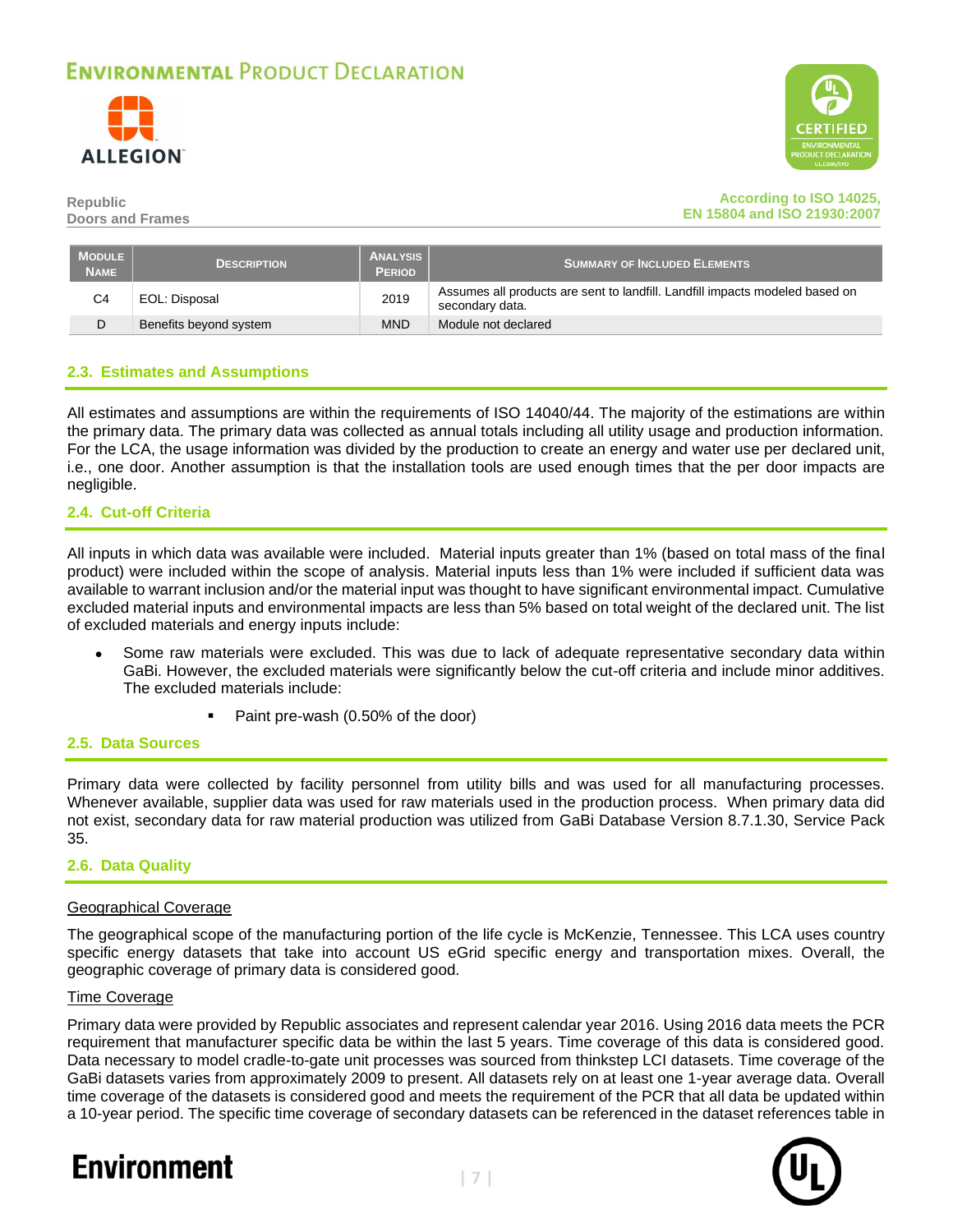



**According to ISO 14025, EN 15804 and ISO 21930:2007**

each supplemental LCA report.

#### Technological Coverage

Primary data provided by Republic are specific to the technology that the company uses in manufacturing their product. It is site specific and considered of good quality. It is worth noting that the energy and water used in manufacturing the product includes overhead energy such as lighting, heating and sanitary use of water. Sub-metering was not available to extract process only energy and water use from the total energy use. Sub-metering would improve the technological coverage of data quality. Data necessary to model cradle-to-gate unit processes was sourced from thinkstep LCI datasets. Technological coverage of the datasets is considered good relative to the actual supply chain of Republic. While improved life cycle data from suppliers would improve technological coverage, the use of lower quality generic datasets does meet the goal of this LCA.

#### **2.7. Period under Review**

The period under review is calendar year 2016.

#### <span id="page-7-0"></span>**2.8. Allocation**

General principles of allocation were based on ISO 14040/44. Where possible, allocation was avoided. When allocation was necessary it was done on a physical mass basis. Allocation was most prevalent in the secondary GaBi datasets used to represent upstream processes. As a default, GaBi datasets use a physical mass basis for allocation.

#### **3. Life Cycle Assessment Scenarios**

| Table 6: Transport to the building site (A4) |  |  |
|----------------------------------------------|--|--|
|                                              |  |  |

| <b>NAME</b>                           | <b>VALUE</b>  | <b>UNIT</b>              |
|---------------------------------------|---------------|--------------------------|
| Fuel type                             | <b>Diesel</b> |                          |
| Liters of fuel                        | 39.0625       | $1/100$ km               |
| Vehicle type                          | Truck         | $\overline{\phantom{0}}$ |
| Transport distance                    | 1167.2        | km                       |
| Capacity utilization                  | 0.65          | -                        |
| Gross density of products transported | 221.71        | kq/m <sup>3</sup>        |
| Capacity utilization volume factor    |               | -                        |

#### **Table 7: Installation into the building (A5)**

| <b>NAME</b>                                                                                            | <b>VALUE</b> | <b>UNIT</b>        |
|--------------------------------------------------------------------------------------------------------|--------------|--------------------|
| <b>Steel Hinge</b>                                                                                     | 0.614        | kg                 |
| Product loss per declared unit                                                                         | 0            | kg                 |
| Waste materials at the construction site before waste<br>processing, generated by product installation | 0.2587       | kg                 |
| Biogenic carbon contained in packaging                                                                 | 0.786        | kg CO <sub>2</sub> |
| Direct emissions to ambient air, soil and water                                                        | 0            | kg                 |
| VOC content                                                                                            | N/A          | นด/m $^3\,$        |

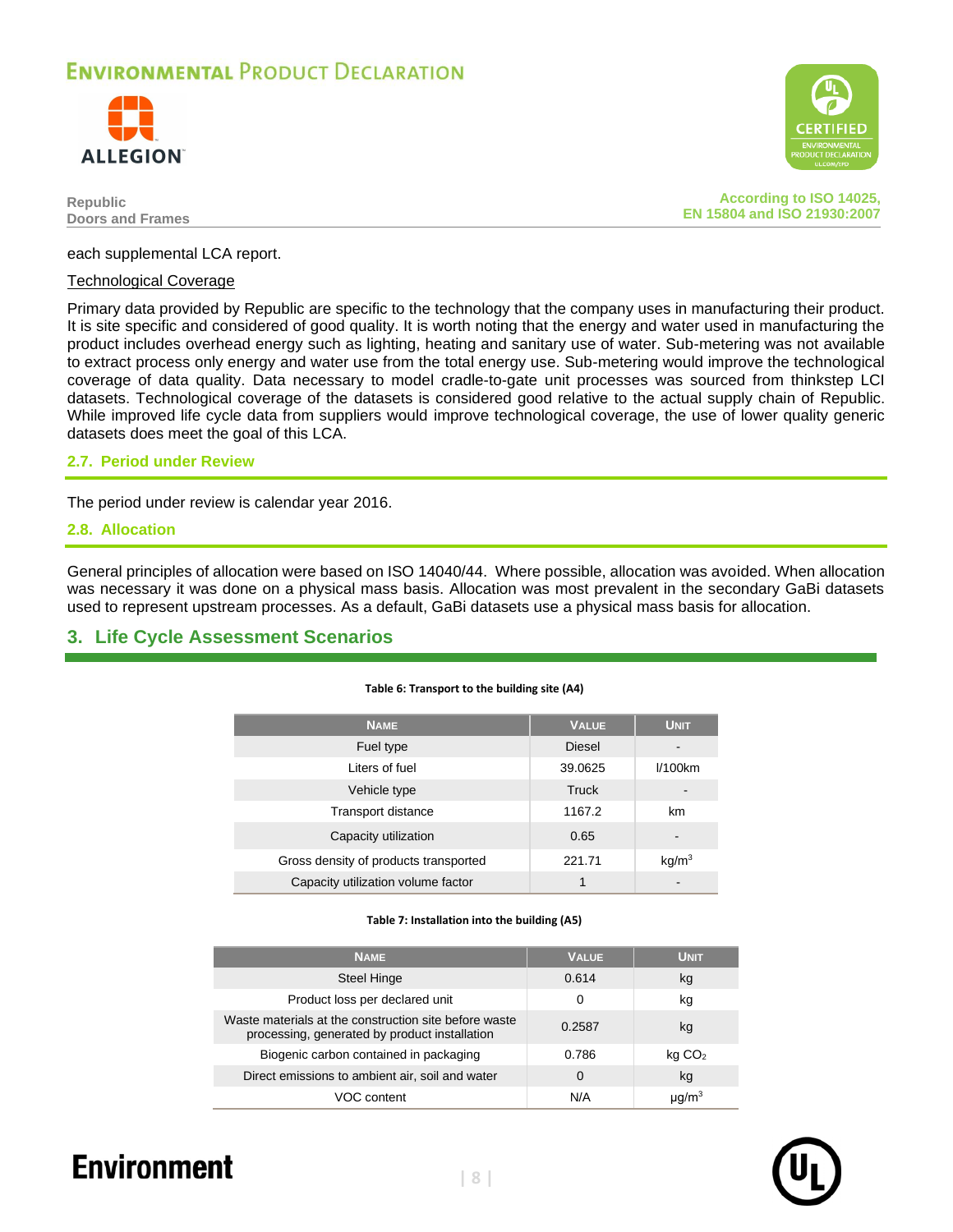



**Republic Doors and Frames**

**According to ISO 14025, EN 15804 and ISO 21930:2007**

| <b>NAME</b>                                                                          |                                             | <b>VALUE</b> | <b>UNIT</b> |
|--------------------------------------------------------------------------------------|---------------------------------------------|--------------|-------------|
| A conservative estimate is taken, and all of the product is assumed to be landfilled |                                             |              |             |
| Collection process                                                                   | Collected separately                        | 0            | kg          |
|                                                                                      | Collected with mixed<br>construction waste  | 41.9         | kg          |
|                                                                                      | Reuse                                       | 0            | kg          |
|                                                                                      | Recycling                                   | 0            | kg          |
| Recovery                                                                             | Landfill                                    | 41.9         | kg          |
|                                                                                      | Incineration                                | $\Omega$     | kg          |
|                                                                                      | Incineration with energy recovery           | 0            | kg          |
|                                                                                      | Energy conversion efficiency rate           | 0            |             |
| Disposal                                                                             | Product or material for final<br>deposition | 41.9         | kg          |

#### **Table 8: End of life (C1-C4)**

### <span id="page-8-1"></span><span id="page-8-0"></span>**4. Life Cycle Assessment Results**

#### **Table 9: Description of the system boundary modules**

|                 |                                 | PRODUCT STAGE |                | <b>STAGE</b>                   | <b>CONSTRUCT-</b><br><b>ION PROCESS</b> |            |             |            | <b>USE STAGE</b> |               |                                                                  |                                                                    |                |                | <b>END OF LIFE STAGE</b> |                | <b>BENEFITS AND</b><br><b>LOADS</b><br><b>BEYOND THE</b><br><b>SYSTEM</b><br><b>BOUNDARY</b> |
|-----------------|---------------------------------|---------------|----------------|--------------------------------|-----------------------------------------|------------|-------------|------------|------------------|---------------|------------------------------------------------------------------|--------------------------------------------------------------------|----------------|----------------|--------------------------|----------------|----------------------------------------------------------------------------------------------|
|                 | A1                              | A2            | A <sub>3</sub> | A4                             | A5                                      | <b>B1</b>  | <b>B2</b>   | <b>B3</b>  | <b>B4</b>        | <b>B5</b>     | <b>B6</b>                                                        | <b>B7</b>                                                          | C <sub>1</sub> | C <sub>2</sub> | C <sub>3</sub>           | C <sub>4</sub> | D                                                                                            |
|                 | material<br><b>Addns</b><br>Raw | Transport     | Manufacturing  | Transport from<br>gate to site | Assembly/Install                        | Use        | Maintenance | Repair     | Replacement      | Refurbishment | Operationa<br>During<br>Product Use<br>Use<br>Building<br>Energy | Operational<br>Use During<br>Use<br>Product<br>Building<br>Water I | Deconstruction | Transport      | processing<br>Waste      | Disposa        | Recovery,<br>Recycling<br>Potential<br>Reuse,                                                |
| <b>EPD Type</b> |                                 | X             |                | X                              | X                                       | <b>MND</b> | <b>MND</b>  | <b>MND</b> | <b>MND</b>       | <b>MND</b>    | <b>MND</b>                                                       | <b>MND</b>                                                         | X              | X              | X                        | X              | <b>MND</b>                                                                                   |

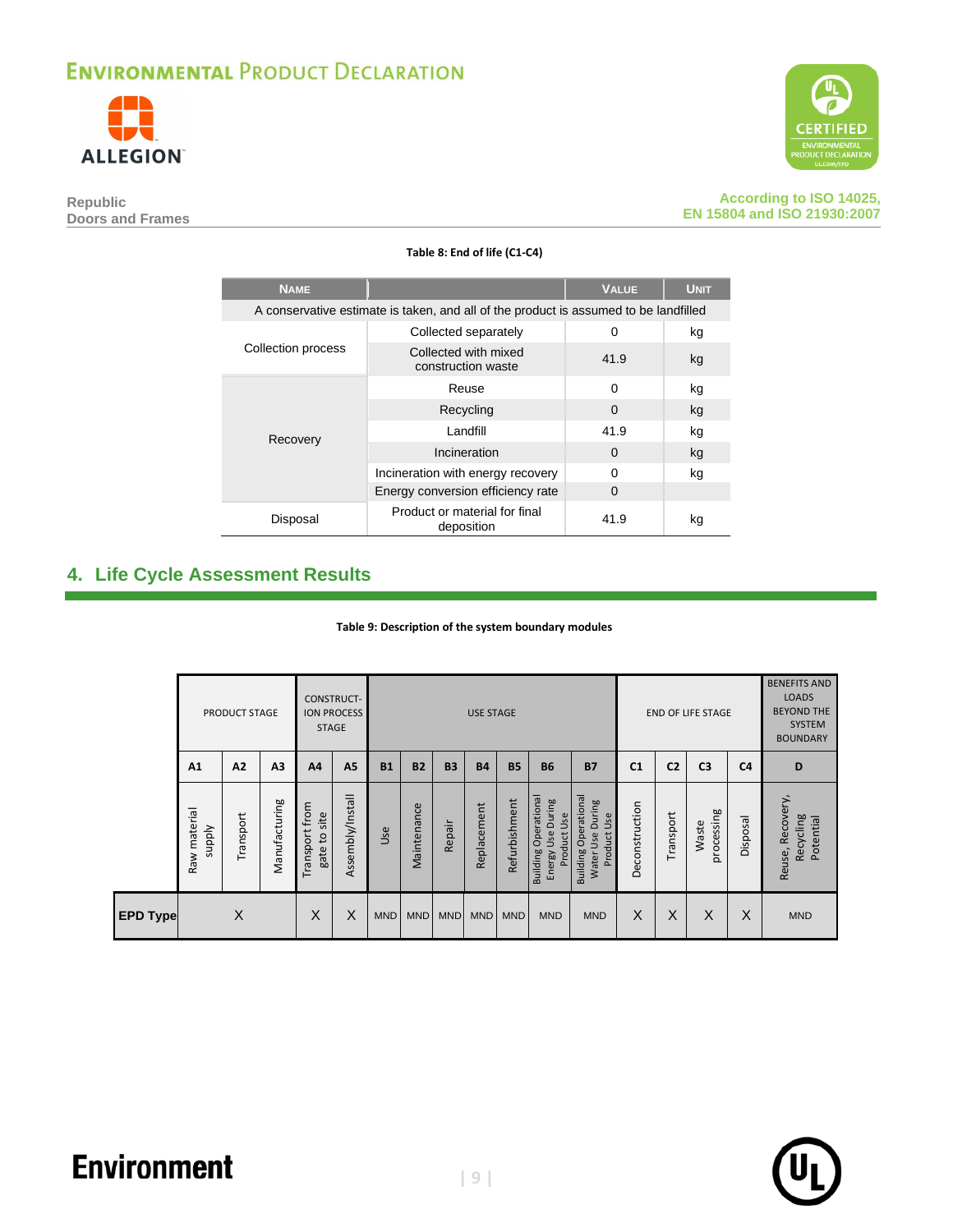



**Republic Doors and Frames**

**According to ISO 14025, EN 15804 and ISO 21930:2007**

#### **4.1. Life Cycle Impact Assessment Results**

**Table 10: North American Impact Assessment Results**

| TRACI v2.1                         | $A1-A3$       | A4           | A <sub>5</sub> | <b>B1</b>  | B <sub>2</sub> | B <sub>3</sub> | <b>B4</b>  | <b>B5</b>  | <b>B6</b>  | <b>B7</b>  | C <sub>1</sub> | C <sub>2</sub> | C <sub>3</sub> | C <sub>4</sub> | D          |
|------------------------------------|---------------|--------------|----------------|------------|----------------|----------------|------------|------------|------------|------------|----------------|----------------|----------------|----------------|------------|
| $AP$ [kg $SO2$ eq]                 | 4.04E-01      | 1.81E-02     | 6.07E-02       | <b>MND</b> | <b>MND</b>     | <b>MND</b>     | <b>MND</b> | <b>MND</b> | <b>MND</b> | <b>MND</b> | $0.00E + 00$   | $.46E-03$      | $0.00E + 00$   | 3.99E-03       | <b>MND</b> |
| EP [kg N eq]                       | 2.63E-02      | 1.51E-03     | 3.30E-03       | <b>MND</b> | <b>MND</b>     | <b>MND</b>     | <b>MND</b> | <b>MND</b> | <b>MND</b> | <b>MND</b> | $0.00E + 00$   | $.41E-04$      | $0.00E + 00$   | 1.83E-04       | <b>MND</b> |
| GWP 100 [kg CO <sub>2</sub><br>egl | $1.11E + 02$  | 3.99E+00     | $1.64E + 01$   | <b>MND</b> | <b>MND</b>     | <b>MND</b>     | <b>MND</b> | <b>MND</b> | <b>MND</b> | <b>MND</b> | $0.00E + 00$   | 5.40E-01       | $0.00E + 00$   | 6.23E-01       | <b>MND</b> |
| ODP [kg CFC-11<br>eal              | $-4.18E - 09$ | $-2.11E-14$  | .28E-10        | <b>MND</b> | <b>MND</b>     | <b>MND</b>     | <b>MND</b> | <b>MND</b> | <b>MND</b> | <b>MND</b> | $0.00E + 00$   | $-2.89E-15$    | $0.00E + 00$   | $-2.56E-14$    | <b>MND</b> |
| Resources [MJ,<br><b>LHVI</b>      | $6.70E + 01$  | $7.41E + 00$ | $4.58E + 00$   | <b>MND</b> | <b>MND</b>     | <b>MND</b>     | <b>MND</b> | <b>MND</b> | <b>MND</b> | <b>MND</b> | $0.00E + 00$   | $1.02E + 00$   | $0.00E + 00$   | $1.10E + 00$   | <b>MND</b> |
| POCP [kg O <sub>3</sub> eq]        | $5.91E + 00$  | 4.22E-01     | 9.14E-01       | <b>MND</b> | <b>MND</b>     | <b>MND</b>     | <b>MND</b> | <b>MND</b> | <b>MND</b> | <b>MND</b> | $0.00E + 00$   | 3.27E-02       | $0.00E + 00$   | 7.56E-02       | <b>MND</b> |

#### **Table 11: EU Impact Assessment Results**

| <b>CML v4.2</b>           | $A1-A3$      | A <sub>4</sub> | A5/          | B <sub>1</sub> | <b>B2</b>  | B3         | <b>B4</b>  | <b>B5</b>  | <b>B6</b>  | B7         | C.           | C <sub>2</sub> | C <sub>3</sub> | C <sub>4</sub> | D          |
|---------------------------|--------------|----------------|--------------|----------------|------------|------------|------------|------------|------------|------------|--------------|----------------|----------------|----------------|------------|
| ADPelement [kg Sb-<br>egl | 1.95E-05     | 7.48E-07       | 9.57E-07     | <b>MND</b>     | <b>MND</b> | <b>MND</b> | <b>MND</b> | <b>MND</b> | <b>MND</b> | <b>MND</b> | $0.00E + 00$ | 1.03E-07       | $0.00E + 00$   | 2.29E-07       | <b>MND</b> |
| ADPfossil [MJ, LHV]       | 1.39E+03     | $5.54E + 01$   | 1.86E+02     | <b>MND</b>     | <b>MND</b> | <b>MND</b> | <b>MND</b> | <b>MND</b> | <b>MND</b> | <b>MND</b> | $0.00E + 00$ | 7.59E+00       | $0.00E + 00$   | 8.73E+00       | <b>MND</b> |
| AP [kg SO2 eq]            | 3.95E-01     | 1.33E-02       | 5.95E-02     | <b>MND</b>     | <b>MND</b> | <b>MND</b> | <b>MND</b> | <b>MND</b> | <b>MND</b> | <b>MND</b> | $0.00E + 00$ | 1.10E-03       | $0.00E + 00$   | 3.74E-03       | <b>MND</b> |
| EP [kg PO4-3 eg]          | 3.81E-02     | 3.75E-03       | 5.31E-03     | <b>MND</b>     | <b>MND</b> | <b>MND</b> | <b>MND</b> | <b>MND</b> | <b>MND</b> | <b>MND</b> | $0.00E + 00$ | 3.18E-04       | $0.00E + 00$   | 4.24E-04       | <b>MND</b> |
| GWP 100 [kg CO2<br>egl    | $1.12E + 02$ | $3.99E + 00$   | $1.64E + 01$ | <b>MND</b>     | <b>MND</b> | <b>MND</b> | <b>MND</b> | <b>MND</b> | <b>MND</b> | <b>MND</b> | $0.00E + 00$ | 5.41E-01       | $0.00E + 00$   | 6.26E-01       | <b>MND</b> |
| ODP [kg CFC-11<br>eq      | $-3.16E-09$  | 3.72E-16       | 1.20E-10     | <b>MND</b>     | <b>MND</b> | <b>MND</b> | <b>MND</b> | <b>MND</b> | <b>MND</b> | <b>MND</b> | $0.00E + 00$ | 5.10E-17       | $0.00E + 00$   | 3.62E-15       | <b>MND</b> |
| POCP [kg ethene<br>egl    | 7.02E-02     | $-1.90E-03$    | 8.26E-03     | <b>MND</b>     | <b>MND</b> | <b>MND</b> | <b>MND</b> | <b>MND</b> | <b>MND</b> | <b>MND</b> | $0.00E + 00$ | $-1.65E - 04$  | $0.00E + 00$   | 2.87E-04       | <b>MND</b> |

#### **4.2. Life Cycle Inventory Results**

#### **Table 12: Resource Use**

| <b>PARAMETER</b> | $A1-A3$      | A <sub>4</sub> | A <sub>5</sub> | <b>B1</b>  | <b>B2</b>  | <b>B3</b>  | <b>B4</b>  | <b>B5</b>  | <b>B6</b>  | <b>B7</b>  | C <sub>1</sub> | C <sub>2</sub> | C <sub>3</sub> | C <sub>4</sub> | D          |
|------------------|--------------|----------------|----------------|------------|------------|------------|------------|------------|------------|------------|----------------|----------------|----------------|----------------|------------|
| PERE [MJ, LHV]   | $5.00E + 01$ | $.72E + 00$    | $6.35E + 00$   | <b>MND</b> | <b>MND</b> | <b>MND</b> | <b>MND</b> | <b>MND</b> | <b>MND</b> | <b>MND</b> | $0.00E + 00$   | 2.36E-01       | $0.00E + 00$   | $1.14E + 00$   | <b>MND</b> |
| PERM [MJ, LHV]   | $0.00E + 00$ | $0.00E + 00$   | $0.00E + 00$   | <b>MND</b> | <b>MND</b> | <b>MND</b> | <b>MND</b> | <b>MND</b> | <b>MND</b> | <b>MND</b> | $0.00E + 00$   | $0.00E + 00$   | $0.00E + 00$   | $0.00E + 00$   | <b>MND</b> |
| PERT [MJ, LHV]   | $5.00E + 01$ | $.72E + 00$    | $6.35E + 00$   | <b>MND</b> | <b>MND</b> | <b>MND</b> | <b>MND</b> | <b>MND</b> | <b>MND</b> | <b>MND</b> | $0.00E + 00$   | 2.36E-01       | $0.00E + 00$   | $1.14E + 00$   | <b>MND</b> |
| PENRE [MJ, LHV]  | $1.41E + 03$ | 5.57E+01       | 1.90E+02       | <b>MND</b> | <b>MND</b> | <b>MND</b> | <b>MND</b> | <b>MND</b> | <b>MND</b> | <b>MND</b> | $0.00E + 00$   | 7.63E+00       | $0.00E + 00$   | $9.03E + 00$   | <b>MND</b> |
| PENRM [MJ, LHV]  | $0.00E + 00$ | $0.00E + 00$   | $0.00E + 00$   | <b>MND</b> | <b>MND</b> | <b>MND</b> | <b>MND</b> | <b>MND</b> | <b>MND</b> | <b>MND</b> | $0.00E + 00$   | $0.00E + 00$   | $0.00E + 00$   | $0.00E + 00$   | <b>MND</b> |
| PENRT [MJ, LHV]  | $1.41E + 03$ | 5.57E+01       | 1.90E+02       | <b>MND</b> | <b>MND</b> | <b>MND</b> | <b>MND</b> | <b>MND</b> | <b>MND</b> | <b>MND</b> | $0.00E + 00$   | 7.63E+00       | $0.00E + 00$   | $9.03E + 00$   | <b>MND</b> |
| SM [kg]          | $0.00E + 00$ | $0.00E + 00$   | $0.00E + 00$   | <b>MND</b> | <b>MND</b> | <b>MND</b> | <b>MND</b> | <b>MND</b> | <b>MND</b> | <b>MND</b> | $0.00E + 00$   | $0.00E + 00$   | $0.00E + 00$   | $0.00E + 00$   | <b>MND</b> |
| RSF [MJ, LHV]    | $0.00E + 00$ | $0.00E + 00$   | $0.00E + 00$   | <b>MND</b> | <b>MND</b> | <b>MND</b> | <b>MND</b> | <b>MND</b> | <b>MND</b> | <b>MND</b> | $0.00E + 00$   | $0.00E + 00$   | $0.00E + 00$   | $0.00E + 00$   | <b>MND</b> |

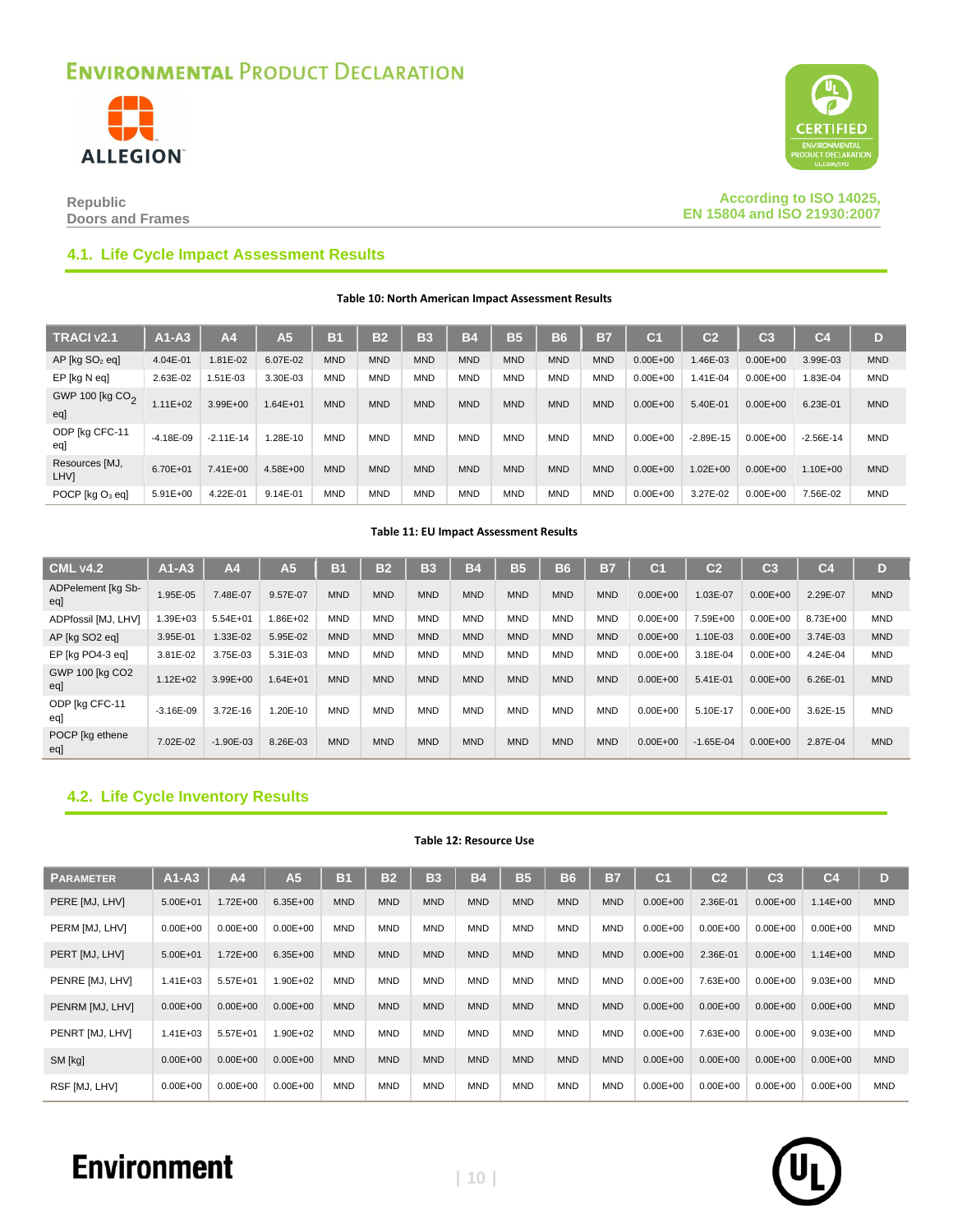



#### **Republic Doors and Frames**

#### **According to ISO 14025, EN 15804 and ISO 21930:2007**

| <b>PARAMETER</b> | $A1-A3$      | Α4           | A5.          | <b>B1</b>  | $\sqrt{32}$ | <b>B3</b>  | <b>B4</b>  | <b>B5</b>  | <b>B6</b>  | <b>B7</b>  | C <sub>1</sub> | $\overline{c}$ | C <sub>3</sub> | C <sub>4</sub> |            |
|------------------|--------------|--------------|--------------|------------|-------------|------------|------------|------------|------------|------------|----------------|----------------|----------------|----------------|------------|
| NRSF [MJ, LHV]   | $0.00E + 00$ | $0.00E + 00$ | $0.00E + 00$ | <b>MND</b> | <b>MND</b>  | <b>MND</b> | <b>MND</b> | <b>MND</b> | <b>MND</b> | <b>MND</b> | $0.00E + 00$   | $0.00E + 00$   | $0.00E + 00$   | $0.00E + 00$   | <b>MND</b> |
| FW [m3]          | 4.52E-01     | 6.68E-03     | 7.31E-02     | <b>MND</b> | <b>MND</b>  | <b>MND</b> | <b>MND</b> | <b>MND</b> | <b>MND</b> | <b>MND</b> | $0.00E + 00$   | 9.15E-04       | $0.00E + 00$   | 2.28E-03       | <b>MND</b> |

**Table 13: Output Flows and Waste Categories**

| <b>PARAMETER</b>        | $A1-A3$      | A <sub>4</sub> | A57          | B1         | <b>B2</b>  | B <sub>3</sub> | <b>B4</b>  | <b>B5</b>  | <b>B6</b>  | B7         | C <sub>1</sub> | C <sub>2</sub> | C <sub>3</sub> | C <sub>4</sub> | D          |
|-------------------------|--------------|----------------|--------------|------------|------------|----------------|------------|------------|------------|------------|----------------|----------------|----------------|----------------|------------|
| HWD [kg]                | 1.08E-04     | 4.51E-07       | 1.84E-05     | <b>MND</b> | <b>MND</b> | <b>MND</b>     | <b>MND</b> | <b>MND</b> | <b>MND</b> | <b>MND</b> | $0.00E + 00$   | 6.18E-08       | $0.00E + 00$   | 1.54E-07       | <b>MND</b> |
| NHWD [kg]               | 3.05E+00     | 2.10E-03       | 2.75E-01     | <b>MND</b> | <b>MND</b> | <b>MND</b>     | <b>MND</b> | <b>MND</b> | <b>MND</b> | <b>MND</b> | $0.00E + 00$   | 2.88E-04       | $0.00E + 00$   | 4.20E+01       | <b>MND</b> |
| RWD [kg]                | 9.89E-03     | 1.23E-04       | 1.59E-03     | <b>MND</b> | <b>MND</b> | <b>MND</b>     | <b>MND</b> | <b>MND</b> | <b>MND</b> | <b>MND</b> | $0.00E + 00$   | 1.69E-05       | $0.00E + 00$   | 1.21E-04       | <b>MND</b> |
| CRU [kg]                | $0.00E + 00$ | $0.00E + 00$   | $0.00E + 00$ | <b>MND</b> | <b>MND</b> | <b>MND</b>     | <b>MND</b> | <b>MND</b> | <b>MND</b> | <b>MND</b> | $0.00E + 00$   | $0.00E + 00$   | $0.00E + 00$   | $0.00E + 00$   | <b>MND</b> |
| MFR [kg]                | $0.00E + 00$ | $0.00E + 00$   | 1.72E-01     | <b>MND</b> | <b>MND</b> | <b>MND</b>     | <b>MND</b> | <b>MND</b> | <b>MND</b> | <b>MND</b> | $0.00E + 00$   | $0.00E + 00$   | $0.00E + 00$   | $0.00E + 00$   | <b>MND</b> |
| MET [kg]                | $0.00E + 00$ | $0.00E + 00$   | 1.73E-02     | <b>MND</b> | <b>MND</b> | <b>MND</b>     | <b>MND</b> | <b>MND</b> | <b>MND</b> | <b>MND</b> | $0.00E + 00$   | $0.00E + 00$   | $0.00E + 00$   | $0.00E + 00$   | <b>MND</b> |
| EEE [MJ,<br>LHV]        | $0.00E + 00$ | $0.00E + 00$   | 1.95E-02     | <b>MND</b> | <b>MND</b> | <b>MND</b>     | <b>MND</b> | <b>MND</b> | <b>MND</b> | <b>MND</b> | $0.00E + 00$   | $0.00E + 00$   | $0.00E + 00$   | $0.00E + 00$   | <b>MND</b> |
| EET [MJ,<br><b>LHVI</b> | $0.00E + 00$ | $0.00E + 00$   | 1.95E-02     | <b>MND</b> | <b>MND</b> | <b>MND</b>     | <b>MND</b> | <b>MND</b> | <b>MND</b> | <b>MND</b> | $0.00E + 00$   | $0.00E + 00$   | $0.00E + 00$   | $0.00E + 00$   | <b>MND</b> |

### **5. LCA Interpretation**

In the sourcing, extraction and manufacturing stage for the doors, cold rolled steel, hot rolled steel, and polystyrene contributes to around 70%, 0.7% and 2.5% of the overall GWP impacts respectively. Electricity and thermal energy from natural gas contributes to 0.5% and 4.9% of overall impacts respectively. Apart from manufacturing inputs, shipping to customer and fasteners at installation contribute around 3% and 12.2% respectively of total impacts.

### **6. Additional Environmental Information**

#### **6.1. Environment and Health During Manufacturing**

Allegion and Republic meet all federal and state standards related to the Environment and Health during manufacturing. Additionally, Republic employs a strict waste minimization and recycling program that reduces and recycles waste produced in the manufacturing process.

Beyond what is regulated, there are no additional environment and health considerations during the production of goods.

#### **7. Supporting Documentation**

The full text of the acronyms found in Section [4](#page-8-1) are found below.